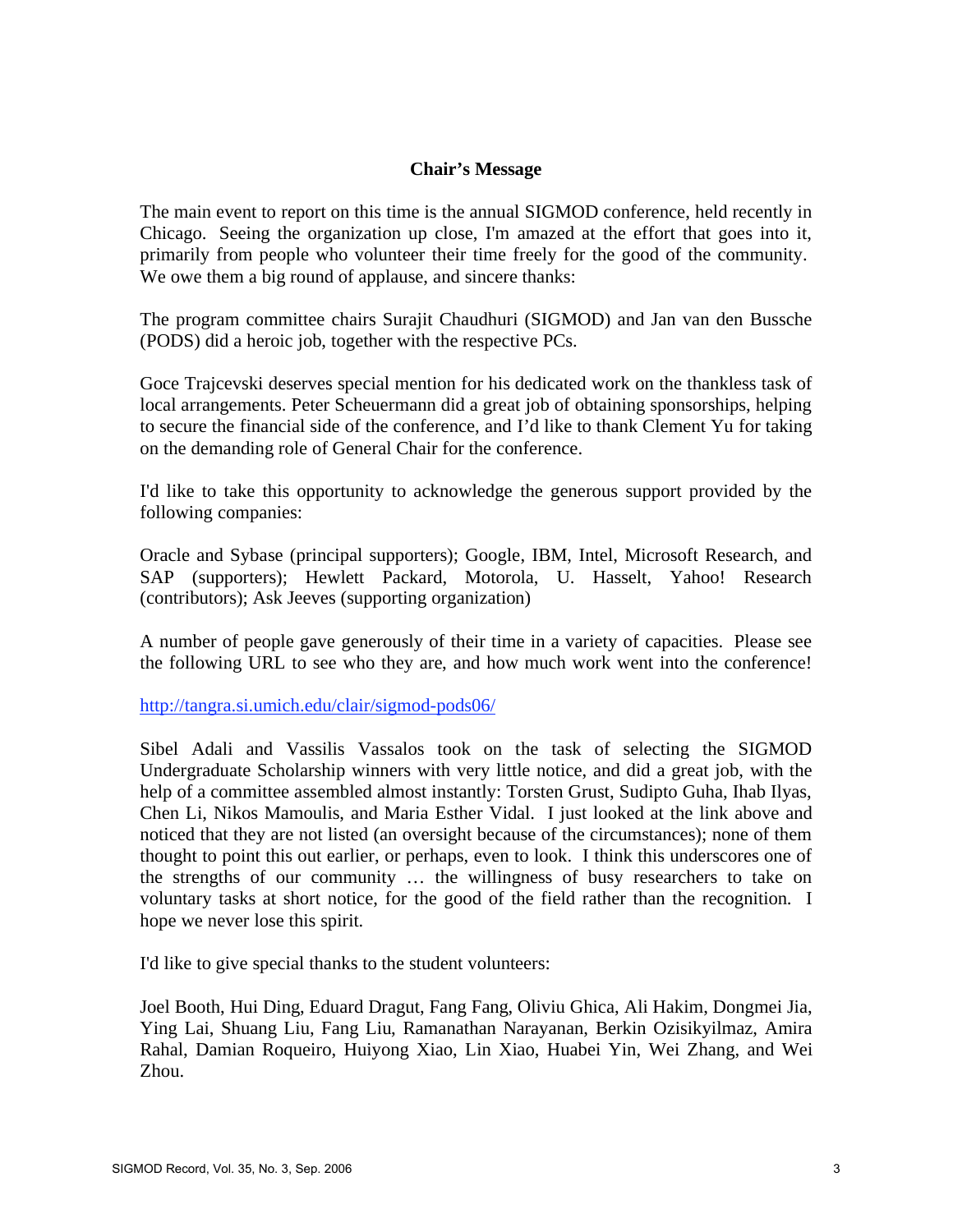Finally, as we approached the conference date, a number of issues surfaced and required considerable, and unanticipated, attention. I'd like to particularly thank Mary Fernandez, Ginger Ignatoff, and Joanne Martori for their help in this regard; of course, a number of other people involved in organizing the conference stepped up as well.

Turning to the main event, the conference highlighted a strong technical program with award-winning papers:

The SIGMOD Best Paper Award winner:

- Panagiotis Ipeirotis, Eugene Agichtein, Pranay Jain, Luis Gravano
	- To Search or to Crawl? Towards a Query Optimizer for Text-Centric Tasks

The SIGMOD Best Paper Award honourable mentions:

- Michalis Petropoulos, Alin Deutsch, Yannis Papakonstantinou
	- Interactive Query Formulation Over Web-Service Accessed Data Sources
- Izchak Sharfman, Assaf Schuster, Daniel Keren
	- A Geometric Approach to Monitoring Threshold Functions over Distributed Data Streams

The PODS Best Paper Award winner:

- Mikolaj Bojanczyk, Claire David, Anca Muscholl, Thomas Schwentick, Luc Segoufin
	- Two-Variable Logic on Data Trees and XML Reasoning

The PODS Best Newcomer Award winner:

• Michael Bender, Haodong Hu – An Adaptive Packed-Memory Array

In addition, several awards were made at this year's conference recognizing significant contributions over the years:

Jeff Ullman received the SIGMOD Edgar F. Codd Innovations Award.

Tamer Ozsu received the SIGMOD Contributions Award.

The SIGMOD Test-of-Time Award was presented jointly to:

- Tian Zhang, Raghu Ramakrishnan and Miron Livny – BIRCH: An Efficient Data Clustering Method for Very Large Databases
- Venky Harinarayan, Anand Rajaraman and Jeffrey D. Ullman – Implementing Data Cubes Efficiently